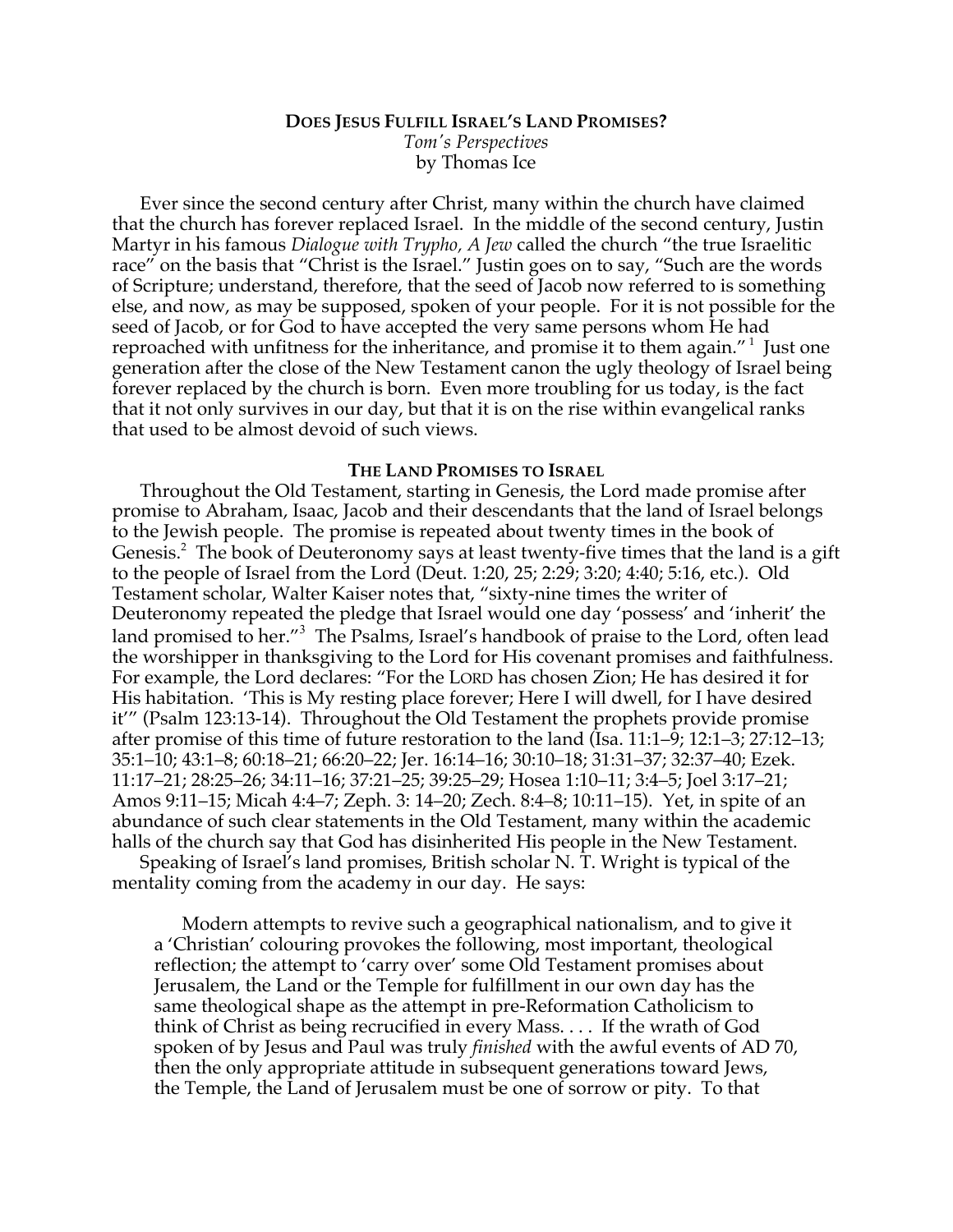extent, 'Christian Zionism' is the geographical equivalent of a *soi-disant* 'Christian'' apartheid, and ought to be rejected as such. $4$ 

Wright goes on to say that all of these Old Testament promises are not to be taken literally, but they are somehow fulfilled non-literally through Jesus' first coming and the formation of the global body of Christ. He says the following:

. . . the total New Testament reading of those promises, according to which, as Paul says, they have all come true in the Messiah (2 Cor. 1:20). This is no simple 'spiritualization'. Rather, these promises, seen now through the lens of cross and resurrection, have been in one sense narrowed down to a point and in another sense widened to include the whole created order.<sup>5</sup>

Walter Kaiser voiced the following response to Wright's philosophical sophistry:

There are at least five fatal flaws in the thinking of those supporting the replacement covenant thesis: 1) The 'New Covenant' was made with the house of Israel and Judah. God never made a formal covenant with the Church; 2) The failure of the Jews, like the failure of the Church, was calculated in the plan of God (Rom. 11:8); 3) The New Testament clearly teaches that God has not cast off disobedient Israel (Rom. 11:25–26), for they are the natural branches into which the Church has been grafted; 4) The 'eternal' aspect of the promise of the land is not to be equated with the 'eternal' aspect of the Aaronic priesthood (1 Chr 23:13) or the Rechabite descendants (Jer 35:19); and 5) Paul's allegory of Galatians 4:21–31 does not teach that national Israel has been replaced by the Church; it teaches that the quest for justification by works leads to bondage whereas justification by faith and grace leads to freedom and salvation.<sup>6</sup>

Gary Burge, a professor at Wheaton College, is an American echo of Wright's sentiment on this matter when, after quoting Karl Barth he says,

Therefore the New Testament locates in Christ all of the expectations once held for "Sinai and Zion, Bethel and Jerusalem." For a Christian to return to a Jewish territoriality is to deny fundamentally what has transpired in the incarnation. It is to deflect appropriate devotion to the new place where God has appeared in residence, namely, in his Son. This explains why the New Testament applies to the person of Christ religious language formerly devoted to the Holy Land or the Temple. He is the new spatiality, the new locale where God may be met.<sup>7</sup>

## **ANSWERING SUCH NONSENSE**

Such "theologians" construct total nonsense out of a foundation of pure abstract thinking that is not supported by either the Old or the New Testament. As the Preacher in Ecclesiastes says, "Vanity of vanities. All is vanity and chasing after the wind." I know some others who would simply say it is just a bunch of hot air. Christ's accomplishments at His first coming are the basis upon which Israel will inherit her physical promises, not a ground upon which to deny their future blessings. The Apostle Paul answers such nonsense in Romans 11 when he asks the question: "I say